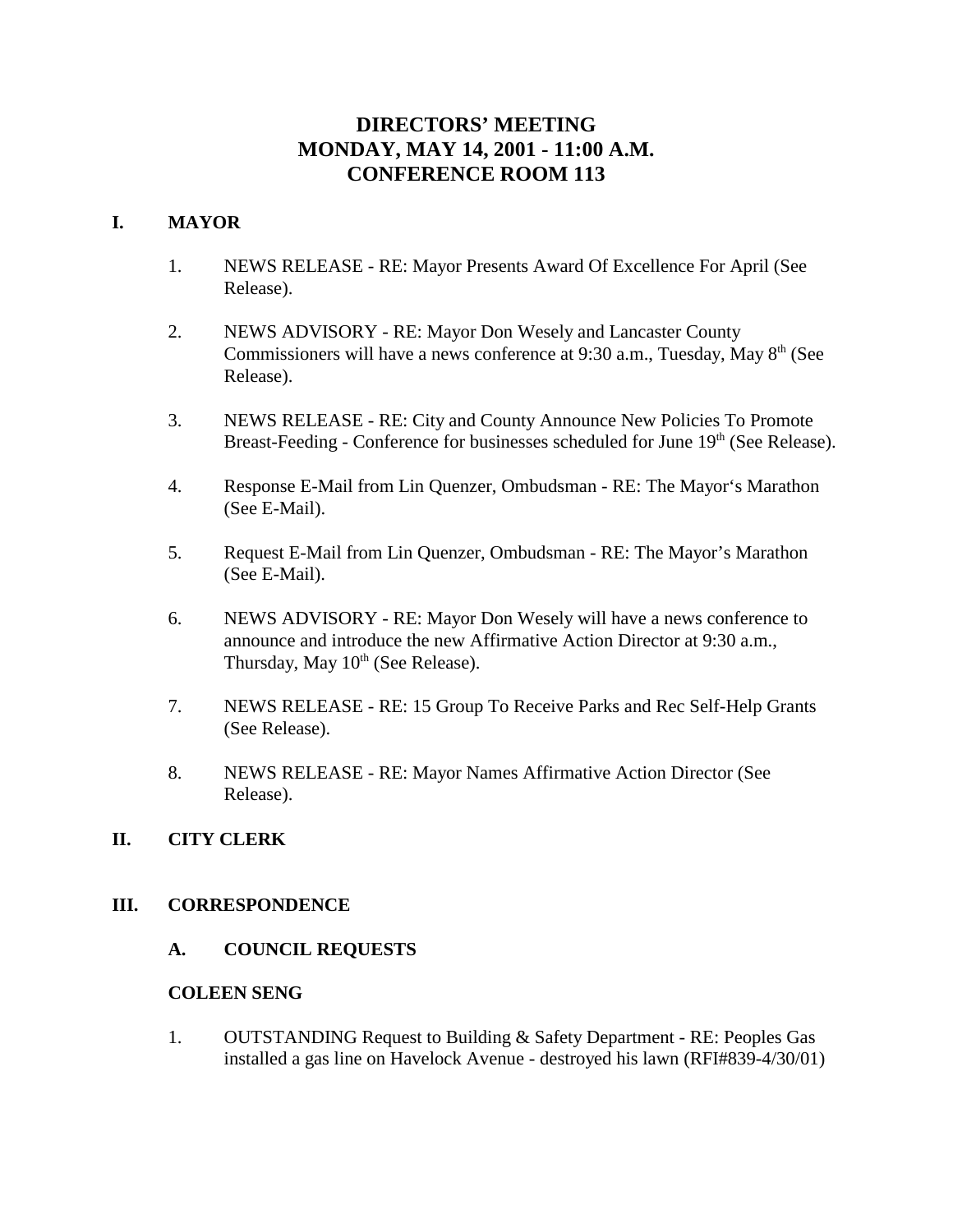- 2. OUTSTANDING Request to Public Works & Utilities Department RE: The sidewalk between  $76<sup>th</sup>$  St. & Dorothy Drive where Leighton Ave. doesn't go through (RFI#840-4/30/01)
- 3. Request to Public Works & Utilities Department RE: Resurfacing  $\&$  new curbing - Santa Monica Ave. from 800 to 937 or Vine to Willshire Blvd. (RFI#841-4/30/01) . — **1.) SEE RESPONSE FROM JIM VISGER, PUBLIC WORKS & UTILITIES DEPARTMENT RECEIVED ON RFI#841-5/08/01)**
- 4. OUTSTANDING Request to Health-Animal Control RE: Concerned about someone and their dogs dumping on her property (RFI#842 - 5/07/01)

# **JEFF FORTENBERRY**

1. Request to Building & Safety Department/ Urban Development Department - RE: A garage appears to be falling down - 4318 Sheridan Blvd. (RFI#23 -  $4/30/01$ ) — **1.) SEE RESPONSE FROM STEVE WERTHMANN, URBAN DEVELOPMENT DEPARTMENT RECEIVED ON RFI#23-5/02/01**— **2.) SEE RESPONSE FROM JOHN BOIES, BUILDING & SAFETY DEPARTMENT RECEIVED ON RFI#23-5/10/01** 

# **ANNETTE McROY**

1. Response from Captain Imes, Police Department to RFI#65 - 5/08/01 – RE: Questions from Carol Brown (See Response).

# **JERRY SHOECRAFT**

1. Draft Letter from Jerry Shoecraft to the Planning Commission Members - RE: As they consider a text amendment to the Comprehensive Plan and a map amendment to the Longe Range Transportation Plan, in regards to the East and South Beltway (See Letter).

# **B. DIRECTORS AND DEPARTMENT HEADS**

# **BUILDING & SAFETY DEPARTMENT**

1. Response Memo from Mike Petersen to Jonathan Cook - RE: Self-service gas station @ 33rd & HWY #2 (See Memo).

# **FINANCE**

1. Material from Mark Leikam, City of Lincoln Keno Auditor - RE: Keno (See Material).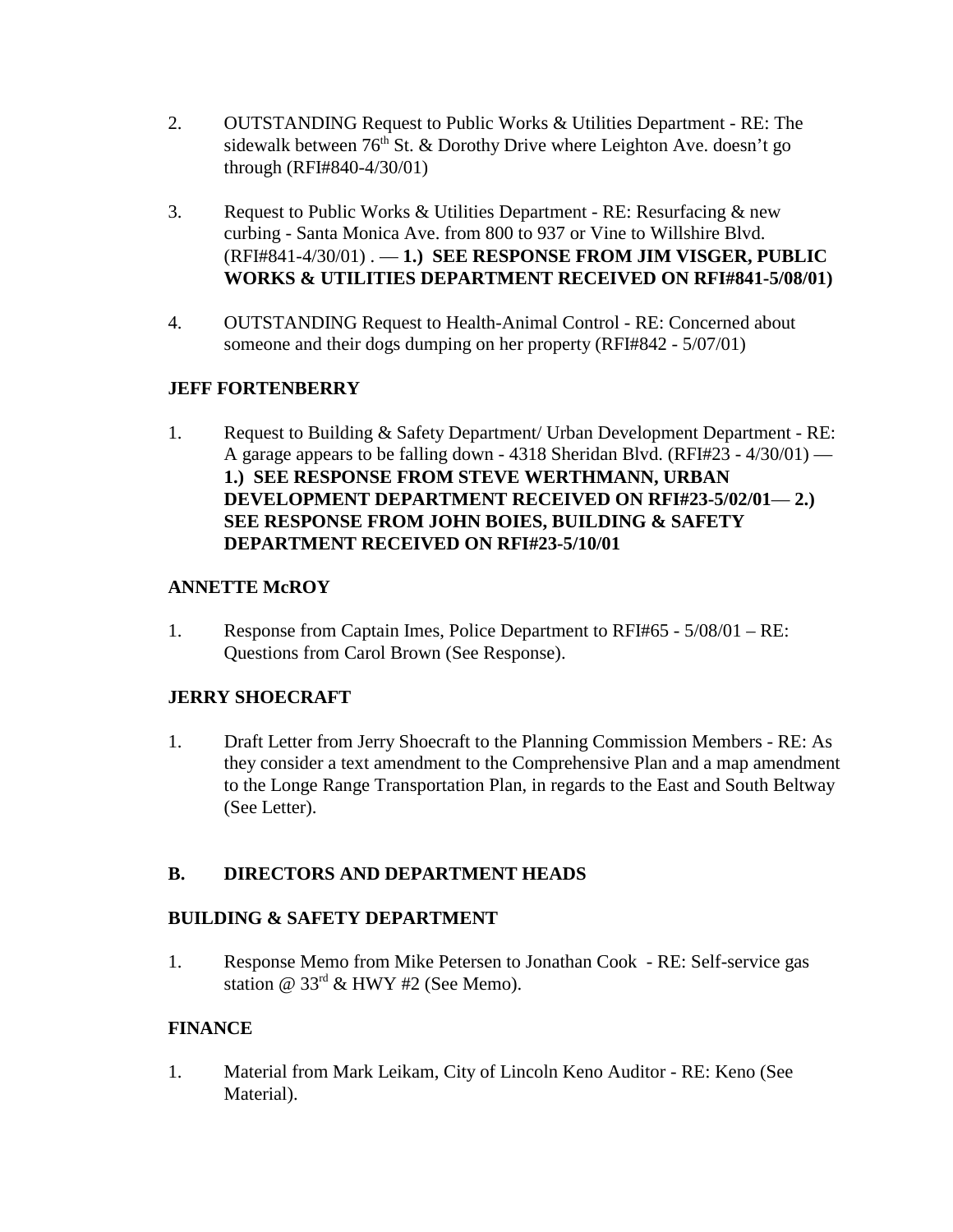## **FINANCE/CITY TREASURER**

1. Material from Don Herz & Melinda Jones - RE: Resolution & Finance Department Treasurer Of Lincoln, Nebraska Investments Purchased between April 30 and May 4, 2001.

# **PLANNING**

1. Response Memo from Ray Hill to Jonathan Cook - RE: Self-service gas station @  $33<sup>rd</sup>$  & HWY #2 (See Memo).

## **PUBLIC WORKS & UTILITIES DEPARTMENT**

- 1. Response E-Mail from Nicole Tooze to Coleen Seng RE: Report on Sidewalk Snow Removal Assessments (See E-Mail).
- 2. Public Works & Utilities Advisory from Harry Kroos RE: Sidewalk Repair Advisory.

# **REAL ESTATE DIVISION**

- 1. InterOffice Memo from Clinton Thomas RE: Vacation of East West Alley, Block 29, Kinney's O Street Addition (See Memo).
- 2. InterOffice Memo from Clinton Thomas RE: Vacation of South 16<sup>th</sup> Street, north of the north line of Lake Street (See Memo).
- 3. InterOffice Memo from Clinton Thomas RE: Vacation of Right-of-Way Stub adjacent to Lot 1, HJB Industrial Park  $&$  Lot 3, 48<sup>th</sup>  $&$  Superior Addition (See Memo).

# **C. MISCELLANEOUS**

- 1. Letter from the West A Neighborhood Association RE: The school busing transportation for elementary school children attending Roper Elementary School and middle school children attending Park Middle School (See Letter).
- 2. Letter from Paul McCue, President, Lincoln Chamber of Commerce RE: Sports Industry Commission - Economic Development Commission (See Letter).
- 3. Letter from Jay Schoenholz, JoAnn Britton & Marlys Voss RE: They would like the City Council to review the ambulance hospital rotation procedure (See Letter).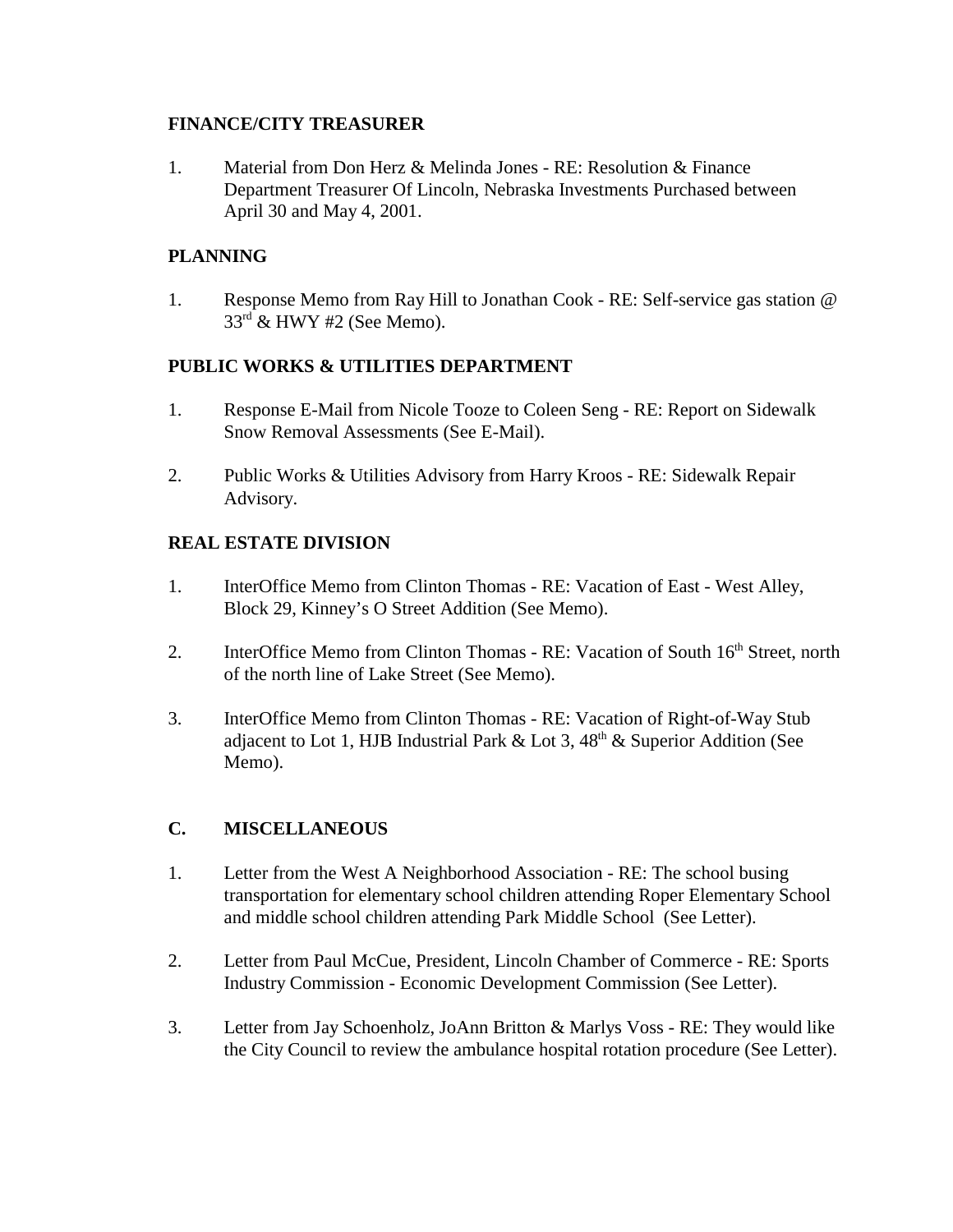- 4. Material from Mark & Mary Cuddy RE: Their Claim Against the City (See Material).
- 5. Material from Doug & Janette Roth RE: Their Claim Against the City (See Material).

# **IV. DIRECTORS**

# **V. CITY COUNCIL MEMBERS**

# **VI. ADJOURNMENT**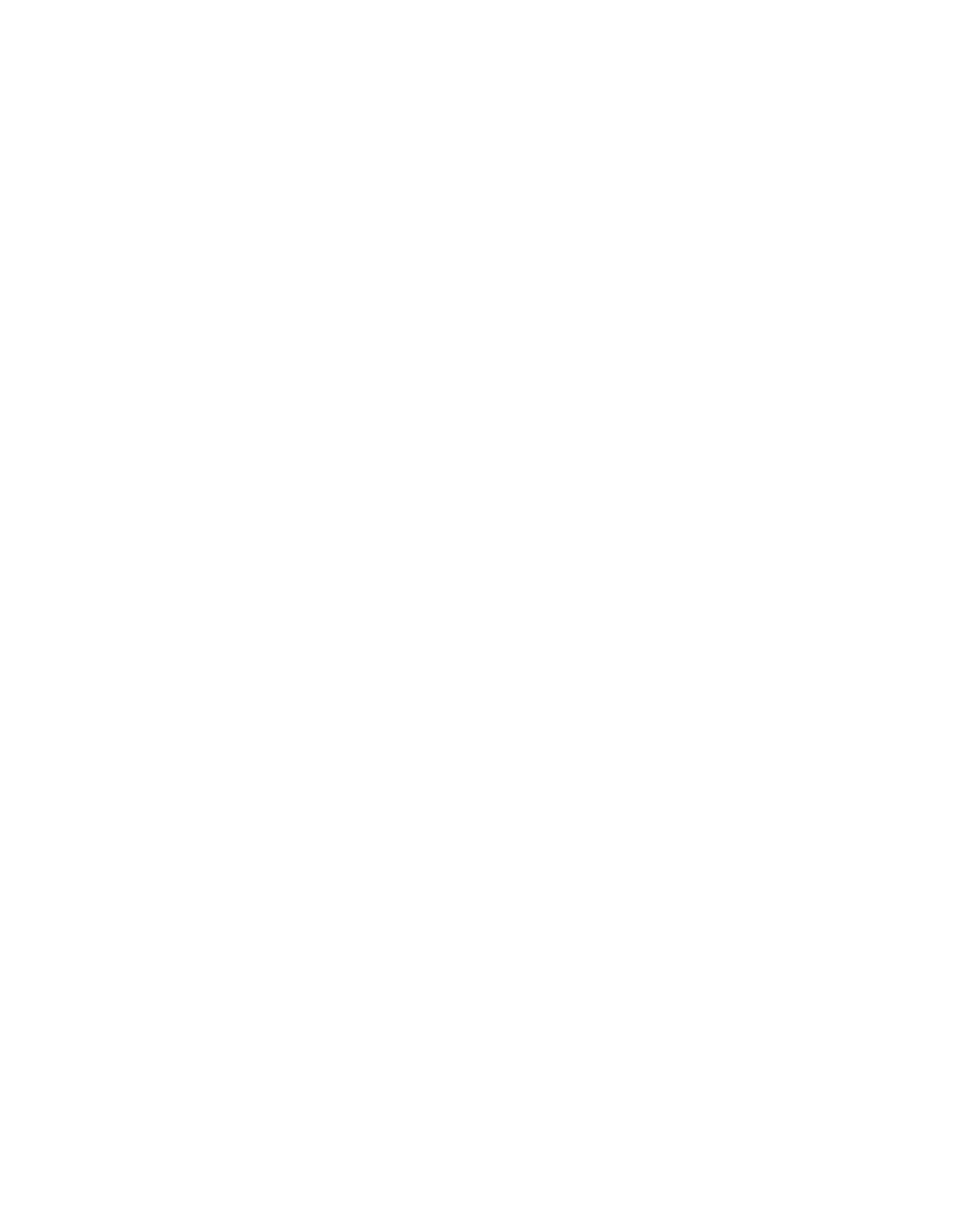# **DIRECTORS' MEETING MINUTES MONDAY, MAY 14, 2001 CONFERENCE ROOM 113**

**Council Members Present:** Jerry Shoecraft, Chair; Jeff Fortenberry, Vice-Chair; Coleen Seng, Jon Camp, Annette McRoy, Jonathan Cook, Cindy Johnson.

**Newly Elected Council Members:** Glenn Friendt, Ken Svoboda, Terry Werner**.** 

**Others Present:** Mayor Don Wesely, Jennifer Brinkman, Mark Bowen, Ann Harrell, Mayor's Office; Joan Ross, City Clerk; Dana Roper, City Attorney; Directors and Department Heads; Darrell Podany, Aide to Council Member Camp & Council Member Johnson; Karen Shinn, Aide to Council Member Fortenberry; Tammy Bogenreif, City Council Staff and Chris Hain, *Lincoln Journal Star* Representative.

## **I. MAYOR**

Mayor Don Wesely stated to Council that first of all he would like to introduce to all of them Joyce Quinn the new Affirmative Action Director for the City of Lincoln, Lancaster County and the Lincoln Electric System. Mayor Wesely stated that he would like to have Joyce Quinn stand up and say "hello" to everyone. Joyce Quinn stood up and said "hello" to everyone. [Everyone welcomed Ms. Quinn] Mayor Wesely stated to Council that he knows that Ms. Quinn will be meeting with all of them later to talk about the work she is doing. Mayor Wesely stated to Council that they are really excited about it. Mayor Wesely stated to Council that Ms. Quinn is from Lincoln, she went to Washington for 10 years and went to Washington Law School, then was a Civil Rights Attorney, so their glad to have her back home.

Mayor Don Wesely stated to Council that he knows they have the Director's Agenda to go over, but if he could take a couple of minutes and then he has a special presentation for the three Council Members that are leaving.

Mayor Wesely indicated to Council that he started to think about what they have been working on in the last few years and he is just going to give them a partial list of what they have done. Mayor Wesely commented to Council that it seems like the last two years have just flown by and it has. Mayor Wesely indicated to Council that they have been working on Antelope Valley and approved that project, they have the South & East Beltway Project about ready to be finalized, they have the Comp. Plan coming along and in the matter of months it will be ready to be finalized and in the matter of weeks they have a new Baseball Park that will be opening and after that some additional overpasses and other things. Mayor Wesely indicated to Council that they also put limits on billboards, banned nudity, they worked on Kawasaki, Kabredlo's, Home Depot, they had the Firefighter and the Ambulance Issue, they have had Entryways and Public Way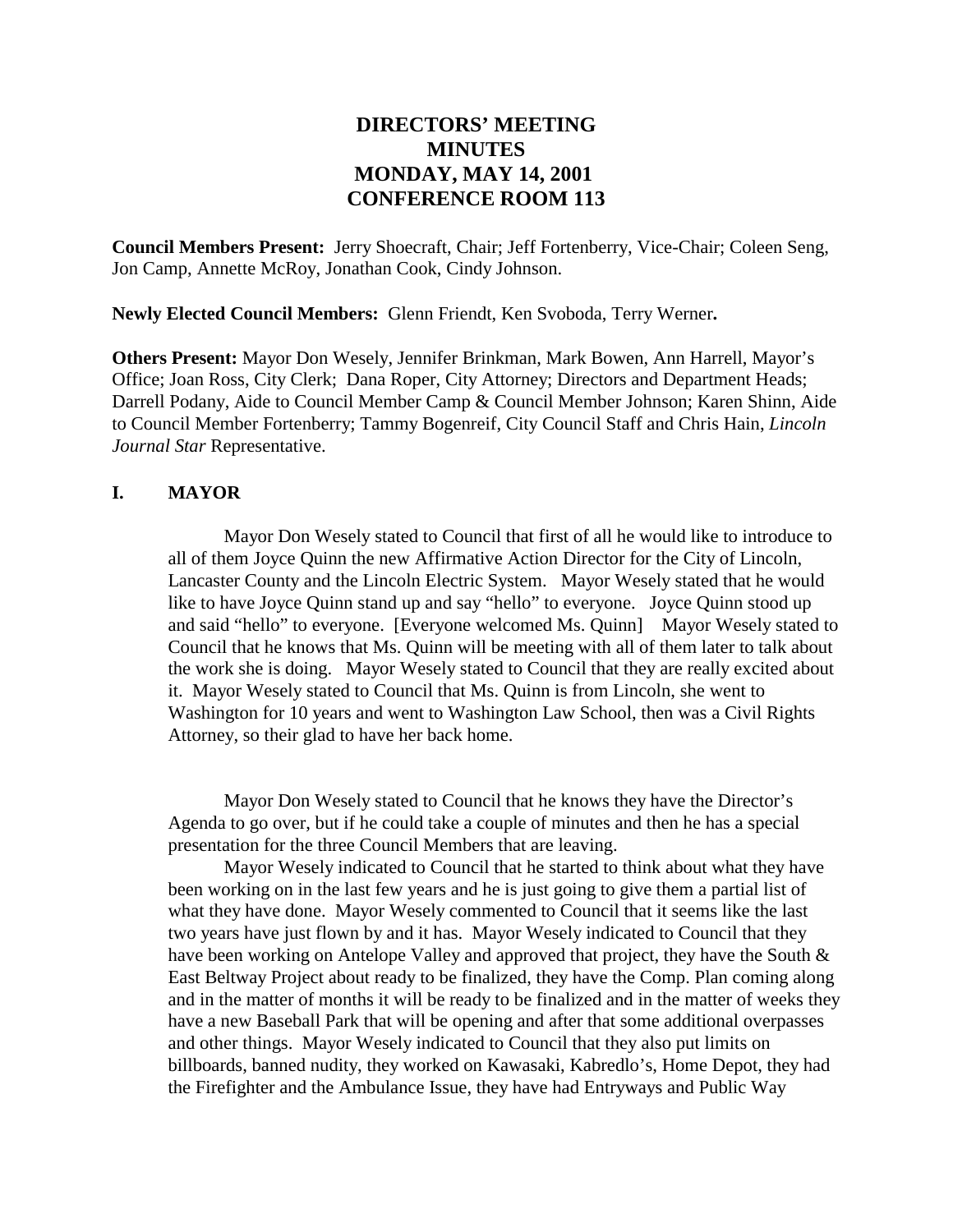Corridors, they have had the Stormwater Protection Ordinance, the Neighborhood Preservation Ordinance; and those who were here prior started the new Libraries and Parks that these in the matter of months will be opening up and the "F" Street Rec. Center and on and on and on.

Mayor Wesely stated to Council what he would like to do is to 'Thank' them and present a Key to the City to each of them that are leaving. Mayor Wesely stated that first of all he would like to 'Thank' Mr. Fortenberry, that he has been actually great on so many different issues and has spent 4 years here and it's been an active 4 years. So, on behalf of the City of Lincoln and from the entire Administration they would like to 'Thank' him for his great service to the City of Lincoln. Mayor Wesely presented to Mr. Fortenberry a Key to the City. [Everyone clapped] Mr. Fortenberry thanked everyone so much and stated that it is a bitter sweet day obviously, but it feels good to unburden himself from these big responsibilities. But at the same time there is a little bit of sadness because he is really going to miss it and all of them and he is very proud of everything they all have accomplished. [Everyone clapped]

Mayor Wesely stated that Mr. Shoecraft has been here for 8 wonderful years and he has been absolutely a joy and he has been a good leader and chairman. Mayor Wesely 'Thanked' Mr. Shoecraft for everything he has done and presented to him a Key to the City. [Everyone clapped] Mr. Shoecraft stated that he wishes the new Council Members well and they have a great Mayor and the current Council Members showed good vision and leadership and everyone is great. Mr. Shoecraft 'Thanked' everyone. [Everyone clapped]

Mayor Wesely stated that next is Ms. Johnson and she has been here for 10 years. Mayor Wesely commented that he was thinking about 20 years in Legislature and that seems like a long time, but it goes fast and commented to Ms. Johnson doesn't it. Mayor Wesely stated to Ms. Johnson congratulations and 'Thanked' her for everything she has done and presented to her a Key to the City. Ms. Johnson 'Thanked' Mayor Wesely. [Everyone clapped] Ms. Johnson stated that sometimes she feels like she grew up with all of them because she has been here for so long and some of them are so new she hasn't had a chance to work with them except for a couple of years, but Mayor Wesely has done a wonderful job in choosing them to service this community. Ms. Johnson stated that she is really pleased that they have been able to do that and stated to her colleagues coming on board that these are the experts. But, don't always believe everything they say, that it is okay to disagree, but they're a great group to work them. [laughter] Ms. Johnson 'Thanked' everyone for being a part of her life for 10 years. [Everyone clapped] [Mayor Wesely had Diane Gonzolas take a picture of all of them together] Mayor Wesely stated to Ms. Johnson, Mr. Shoecraft and Mr. Fortenberry 'Thank-you' again for their outstanding service for so many years, that it has been a joy to work with them. Mr. Shoecraft 'Thanked' Mayor Wesely.

1. NEWS RELEASE - RE: Mayor Presents Award Of Excellence For April. — NO **COMMENTS**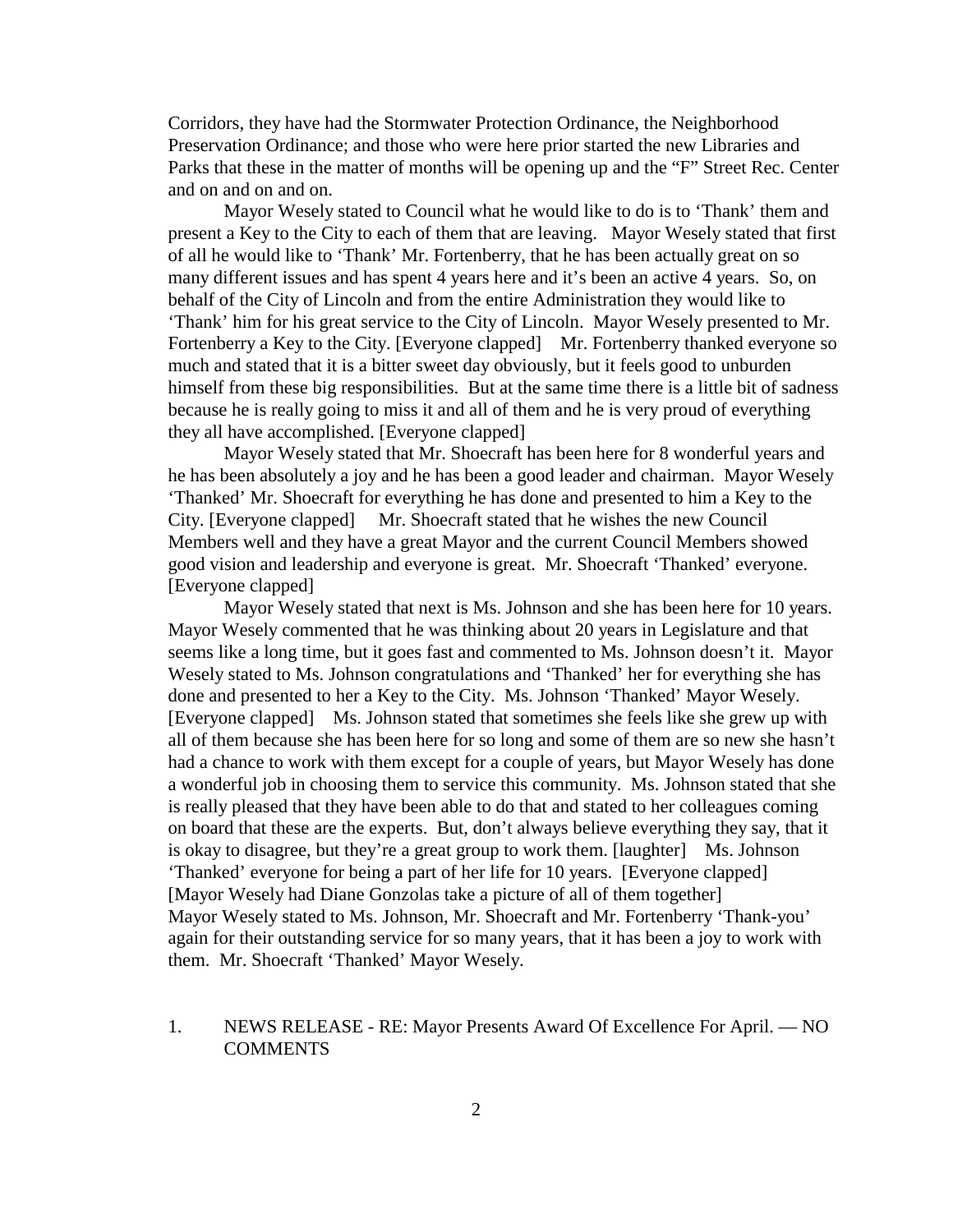- 2. NEWS ADVISORY RE: Mayor Don Wesely and Lancaster County Commissioners will have a news conference at 9:30 a.m., Tuesday, May  $8<sup>th</sup>$ . — NO COMMENTS
- 3. NEWS RELEASE RE: City and County Announce New Policies To Promote Breast-Feeding - Conference for businesses scheduled for June  $19<sup>th</sup>$ .  $-$  NO **COMMENTS**
- 4. Response E-Mail from Lin Quenzer, Ombudsman RE: The Mayor's Marathon. — NO COMMENTS
- 5. Request E-Mail from Lin Quenzer, Ombudsman RE: The Mayor's Marathon. NO COMMENTS
- 6. NEWS ADVISORY RE: Mayor Don Wesely will have a news conference to announce and introduce the new Affirmative Action Director at 9:30 a.m., Thursday, May  $10^{th}$ . — NO COMMENTS
- 7. NEWS RELEASE RE: 15 Group To Receive Parks and Rec Self-Help Grants. — NO COMMENTS
- 8. NEWS RELEASE RE: Mayor Names Affirmative Action Director. NO **COMMENTS**

### **II. CITY CLERK**

City Clerk Joan Ross stated to Council that on the Agenda, she didn't think that there were any announcements to be made. City Clerk Joan Ross stated to Council that she would briefly like to say that she has completely appreciated so much of their support that all of them gave to her and to her staff as they made the transition over the past year, that it was truly important to them. City Clerk Joan Ross stated to Council that she enjoyed working with all of them, that it has been a great experience and challenge and also a real learning experience. City Clerk Joan Ross commented to Council that somebody said to her that she has been here so long, could she learn anything else, and she told them that she learns something new every day. City Clerk Joan Ross stated to Council, so 'Thank-you' very much. Mr. Fortenberry stated to City Clerk Joan Ross 'Thank-you', that he knows she came into the office under difficult circumstances with Paul Malzer's death. Mr. Fortenberry stated to City Clerk Joan Ross that the new Council is well suited with someone like her backing them up. City Clerk Joan Ross stated to Mr. Fortenberry 'Thank-you' and stated that some days were a little bumping, but she is getting it.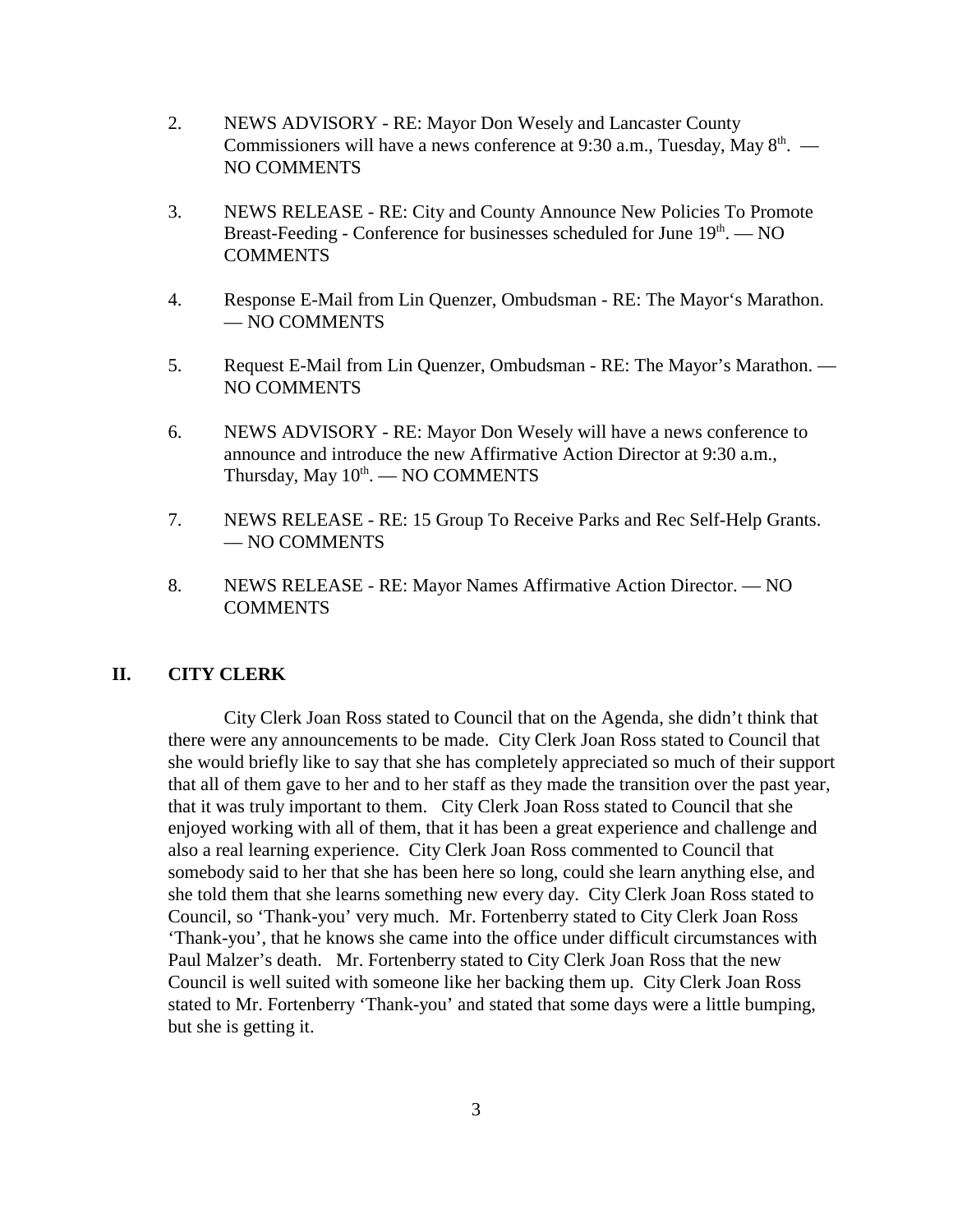### **III. CORRESPONDENCE**

### **A. COUNCIL REQUESTS**

Mr. Shoecraft asked Tammy Bogenreif to visit with Council real quickly afterwards to see if they want their requests to stay on the Council Requests List or have them taken off the list. Ms. Bogenreif stated to Mr. Shoecraft that she will check with them.

### **COLEEN SENG**

- 1. OUTSTANDING Request to Building & Safety Department RE: Peoples Gas installed a gas line on Havelock Avenue - destroyed his lawn (RFI#839-4/30/01). — NO COMMENTS
- 2. OUTSTANDING Request to Public Works & Utilities Department RE: The sidewalk between  $76<sup>th</sup>$  St. & Dorothy Drive where Leighton Ave. doesn't go through (RFI#840-4/30/01). — NO COMMENTS
- 3. Request to Public Works & Utilities Department RE: Resurfacing & new curbing - Santa Monica Ave. from 800 to 937 or Vine to Willshire Blvd. (RFI#841-4/30/01) . — **1.) SEE RESPONSE FROM JIM VISGER, PUBLIC WORKS & UTILITIES DEPARTMENT RECEIVED ON RFI#841-5/08/01)**. — NO COMMENTS (This Request will be taken off the list)
- 4. OUTSTANDING Request to Health-Animal Control RE: Concerned about someone and their dogs dumping on her property (RFI#842 - 5/07/01) **. —** NO COMMENTS

### **JEFF FORTENBERRY**

1. Request to Building & Safety Department/ Urban Development Department - RE: A garage appears to be falling down - 4318 Sheridan Blvd. (RFI#23 -  $4/30/01$ ) — **1.) SEE RESPONSE FROM STEVE WERTHMANN, URBAN DEVELOPMENT DEPARTMENT RECEIVED ON RFI#23-5/02/01**— **2.) SEE RESPONSE FROM JOHN BOIES, BUILDING & SAFETY DEPARTMENT RECEIVED ON RFI#23-5/10/01. —** NO COMMENTS (This Request will be taken off the list)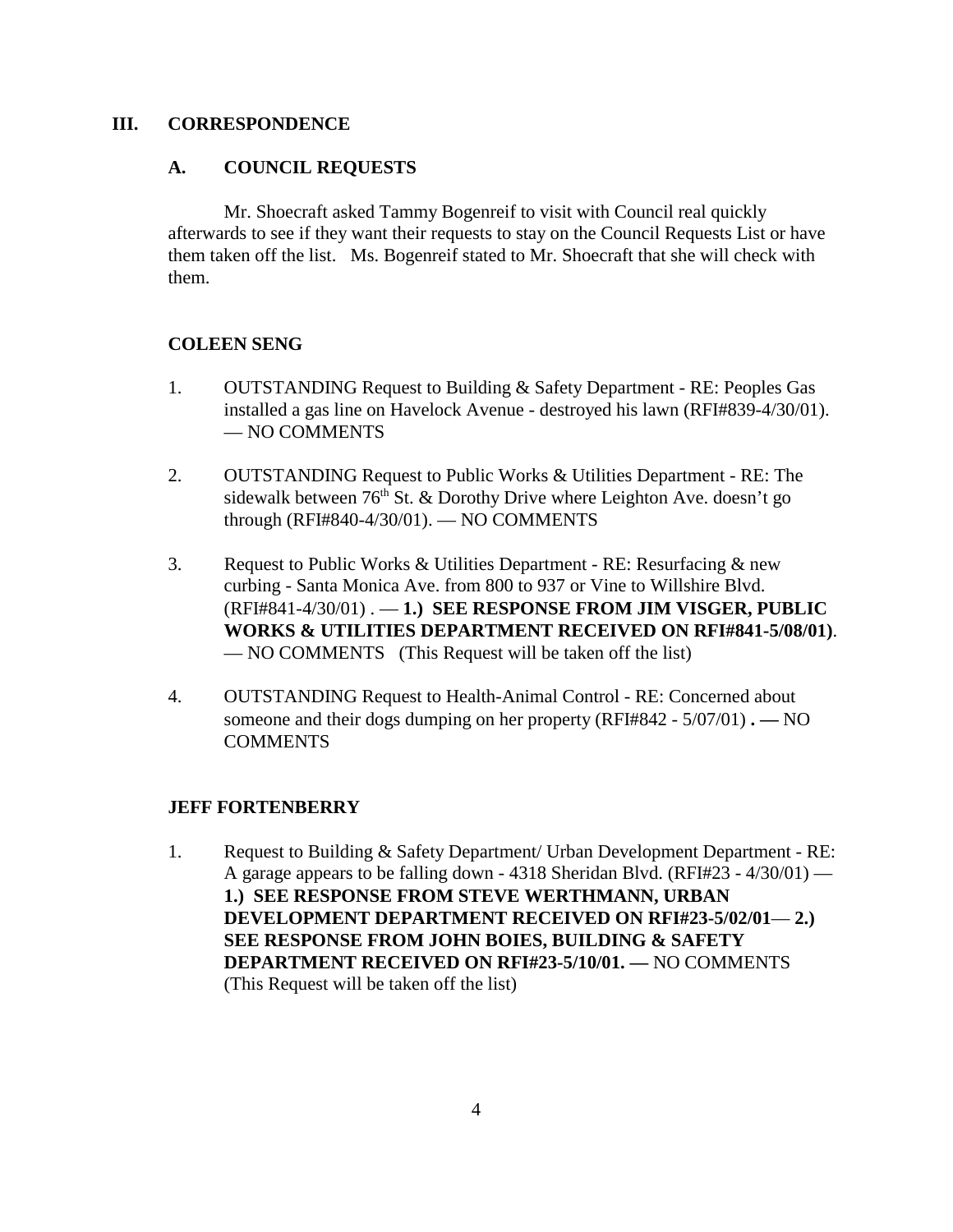### **ANNETTE McROY**

1. Response from Captain Imes, Police Department to RFI#65 - 5/08/01 – RE: Questions from Carol Brown. — NO COMMENTS (This Response will be taken off the list)

### **JERRY SHOECRAFT**

1. Draft Letter from Jerry Shoecraft to the Planning Commission Members - RE: As they consider a text amendment to the Comprehensive Plan and a map amendment to the Longe Range Transportation Plan, in regards to the East and South Beltway. — NO COMMENTS (This Letter will be taken off the list)

#### **B. DIRECTORS AND DEPARTMENT HEADS**

#### **BUILDING & SAFETY DEPARTMENT**

1. Response Memo from Mike Petersen to Jonathan Cook - RE: Self-service gas station @ 33<sup>rd</sup> & HWY #2. — NOTED WITHOUT COMMENTS

#### **FINANCE**

1. Material from Mark Leikam, City of Lincoln Keno Auditor - RE: Keno. — NOTED WITHOUT COMMENTS

## **FINANCE/CITY TREASURER**

1. Material from Don Herz & Melinda Jones - RE: Resolution & Finance Department Treasurer Of Lincoln, Nebraska Investments Purchased between April 30 and May 4, 2001. — NOTED WITHOUT COMMENTS

#### **PLANNING**

1. Response Memo from Ray Hill to Jonathan Cook - RE: Self-service gas station @ 33<sup>rd</sup> & HWY #2. — NOTED WITHOUT COMMENTS

## **PUBLIC WORKS & UTILITIES DEPARTMENT**

1. Response E-Mail from Nicole Tooze to Coleen Seng - RE: Report on Sidewalk Snow Removal Assessments. — NOTED WITHOUT COMMENTS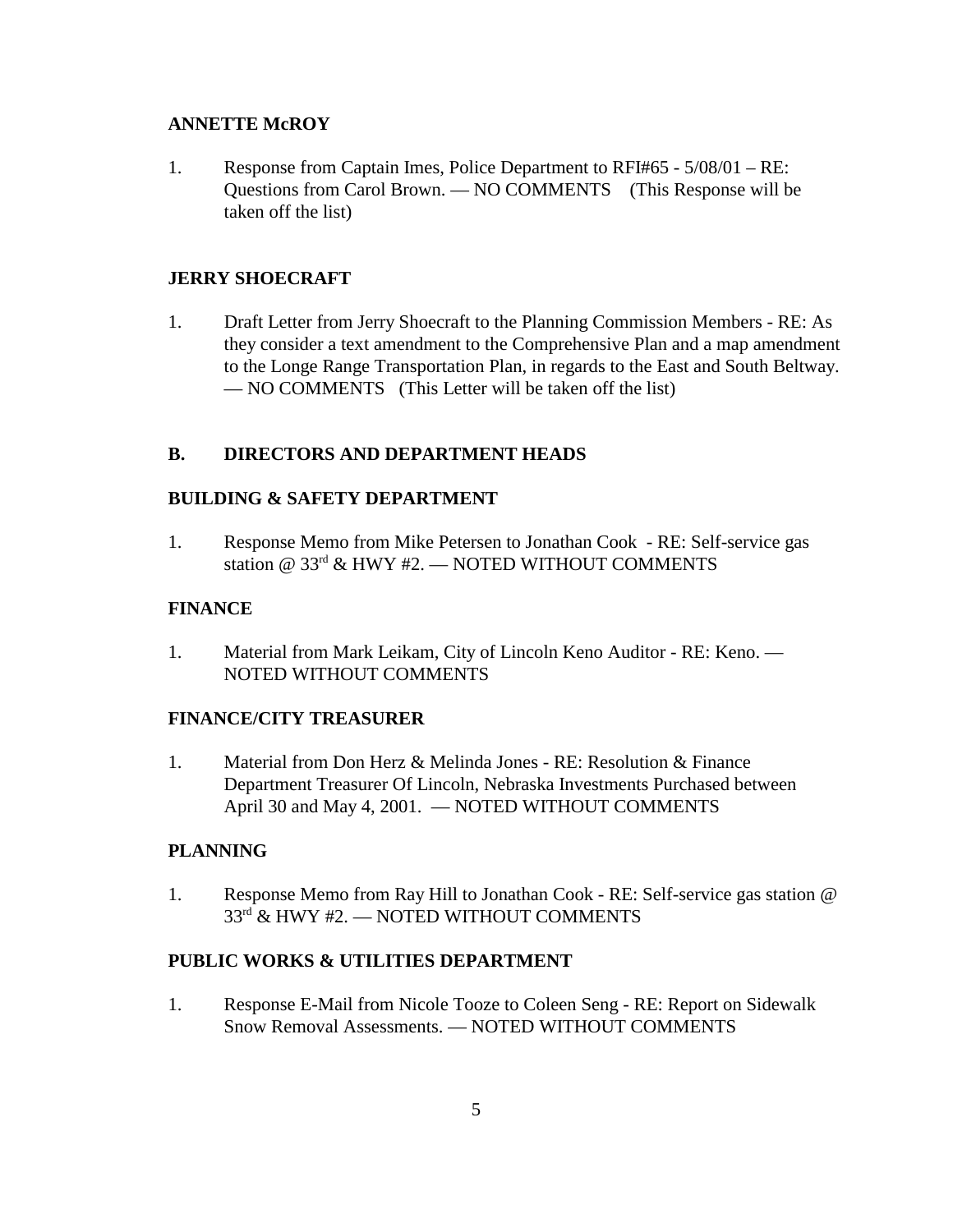2. Public Works & Utilities Advisory from Harry Kroos - RE: Sidewalk Repair Advisory. — NOTED WITHOUT COMMENTS

## **REAL ESTATE DIVISION**

- 1. InterOffice Memo from Clinton Thomas RE: Vacation of East West Alley, Block 29, Kinney's O Street Addition. — NOTED WITHOUT COMMENTS
- 2. InterOffice Memo from Clinton Thomas RE: Vacation of South 16<sup>th</sup> Street, north of the north line of Lake Street. — NOTED WITHOUT COMMENTS
- 3. InterOffice Memo from Clinton Thomas RE: Vacation of Right-of-Way Stub adjacent to Lot 1, HJB Industrial Park & Lot 3,  $48<sup>th</sup>$  & Superior Addition. — NOTED WITHOUT COMMENTS

# **C. MISCELLANEOUS**

- 1. Letter from the West A Neighborhood Association RE: The school busing transportation for elementary school children attending Roper Elementary School and middle school children attending Park Middle School. — Mr. Shoecraft stated that he gave everybody a memo in regards to this issue.
- 2. Letter from Paul McCue, President, Lincoln Chamber of Commerce RE: Sports Industry Commission - Economic Development Commission. — NOTED WITHOUT COMMENTS
- 3. Letter from Jay Schoenholz, JoAnn Britton & Marlys Voss RE: They would like the City Council to review the ambulance hospital rotation procedure. — Mr. Shoecraft stated to Chief Spadt that again here is another letter in regards to the hospital rotation. Mr. Fortenberry stated to Chief Spadt that this issue keeps coming up over and over again, so can he fix it before they leave. [laughter] Chief Spadt commented to Mr. Fortenberry that he will get right on it. [laughter] Chief Spadt stated to Mr. Fortenberry that this is a huge problem and they're working in cooperation with the hospitals in trying to look at solutions. But the bottom line is for the individuals who are calling 911 to get the quickest care possible in the emergency department that they are going to have to abide by the rotation and it's not making our citizens very happy. Mr. Fortenberry stated to Chief Spadt that he would hate to see someone not call 911. Chief Spadt indicated to Mr. Fortenberry right, that in fact it is happening, that people are choosing to go by private vehicles because then they could go where they wanted to go. Mr. Shoecraft thanked Chief Spadt.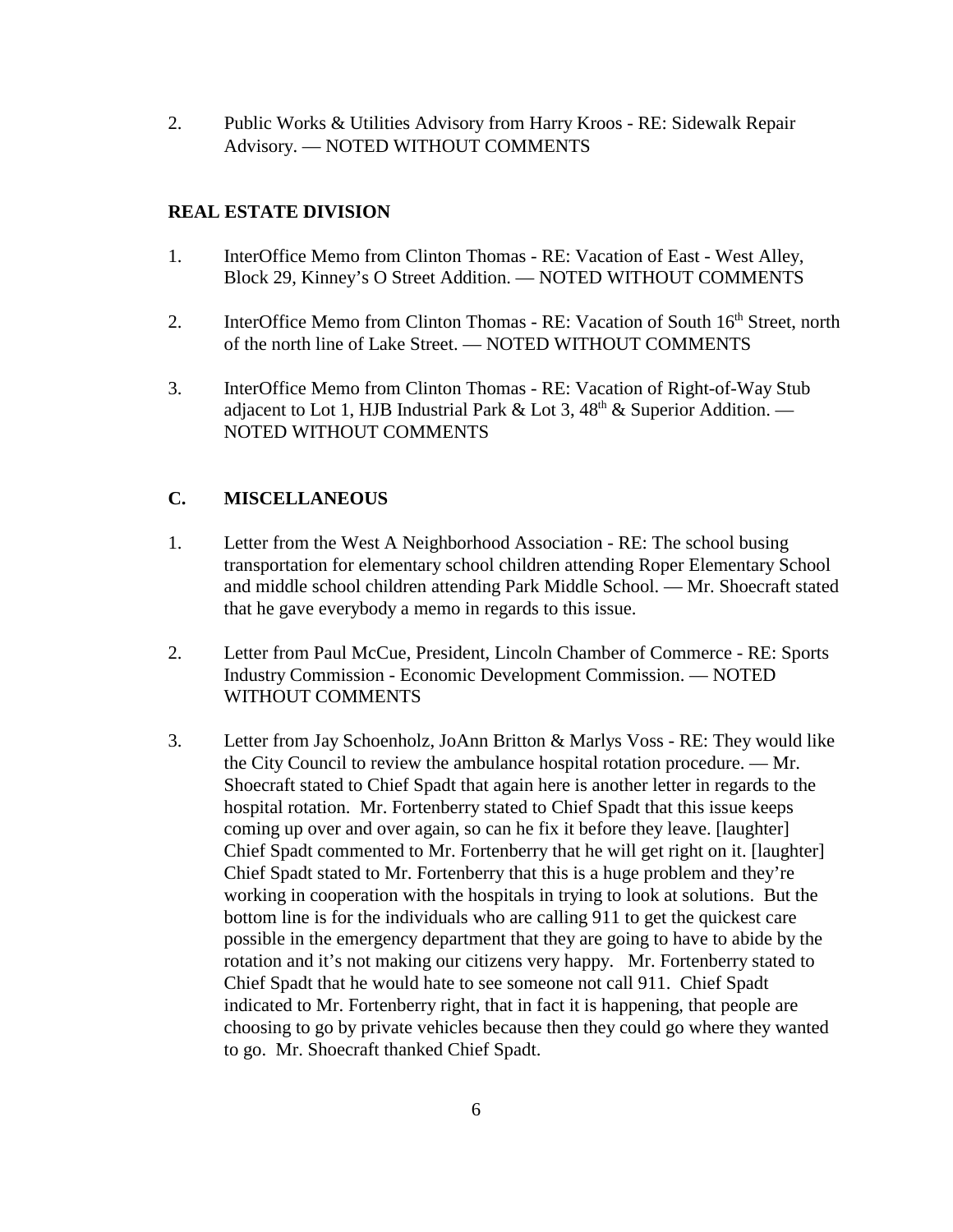4. Material from Mark & Mary Cuddy - RE: Their Claim Against the City. — Mr. Shoecraft stated that they have the Cuddy's and the Roth claims today for Public Hearing. Mr. Shoecraft stated that it is his desire that they take some action today and treat this people right and get it done and over with.

Ms. Seng stated that there is one more on those claims that she also received a call, which was on the one by the name of Davis. Dana Roper indicated to Ms. Seng that is the one who fell on a sidewalk. Ms. Seng commented to Mr. Roper that's correct.

5. Material from Doug & Janette Roth - RE: Their Claim Against the City. — Mr. Shoecraft discussed this issue under "III. Correspondence - C. Miscellaneous #4". (See that discussion)

#### **IV. DIRECTORS** - **NO COMMENTS**

#### **V. CITY COUNCIL MEMBERS**

### **JONATHAN COOK - NO COMMENTS**

#### **ANNETTE McROY**

Ms. McRoy stated that she just has one thing a Resolution. Ms. McRoy stated that she has been working with Nicole Fleck-Tooze from the Public Works & Utilities Department on a right-of-way for a retaining wall and she would like to have Public Reading and Introduction on this Resolution next week. Ms. McRoy stated that they are trying to help this homeowner out who is on vacation. Ms. McRoy stated that he started working on this retaining wall and then he needed all these permits to go through the process and so she has time to facilitate a process, so they can get it done while he is still on vacation because this is a big job. Ms. McRoy stated to City Clerk Joan Ross to go ahead and get this Resolution introduced and move it forward. City Clerk Joan Ross stated to Ms. McRoy that the appropriate time to make a vote on it would probably be this Council Meeting with the current Council before they would adjourn and during the voting session bring it up to waive the rules. Ms. McRoy stated to City Clerk Joan Ross for next week. City Clerk Joan Ross stated to Ms. McRoy "yes". City Clerk Joan Ross stated to Ms. McRoy that it would be for May 21st to waive the rules at the Formal Council Meeting. Ms. McRoy stated to City Clerk Joan Ross okay. Mr. Shoecraft asked City Clerk Joan Ross if they will be doing it during the first Council session or the second Council session. Ms. McRoy stated to Mr. Shoecraft that it is not on the Agenda. City Clerk Joan Ross stated to Mr. Shoecraft that it is not on either Council Agenda because it came up on late Friday.